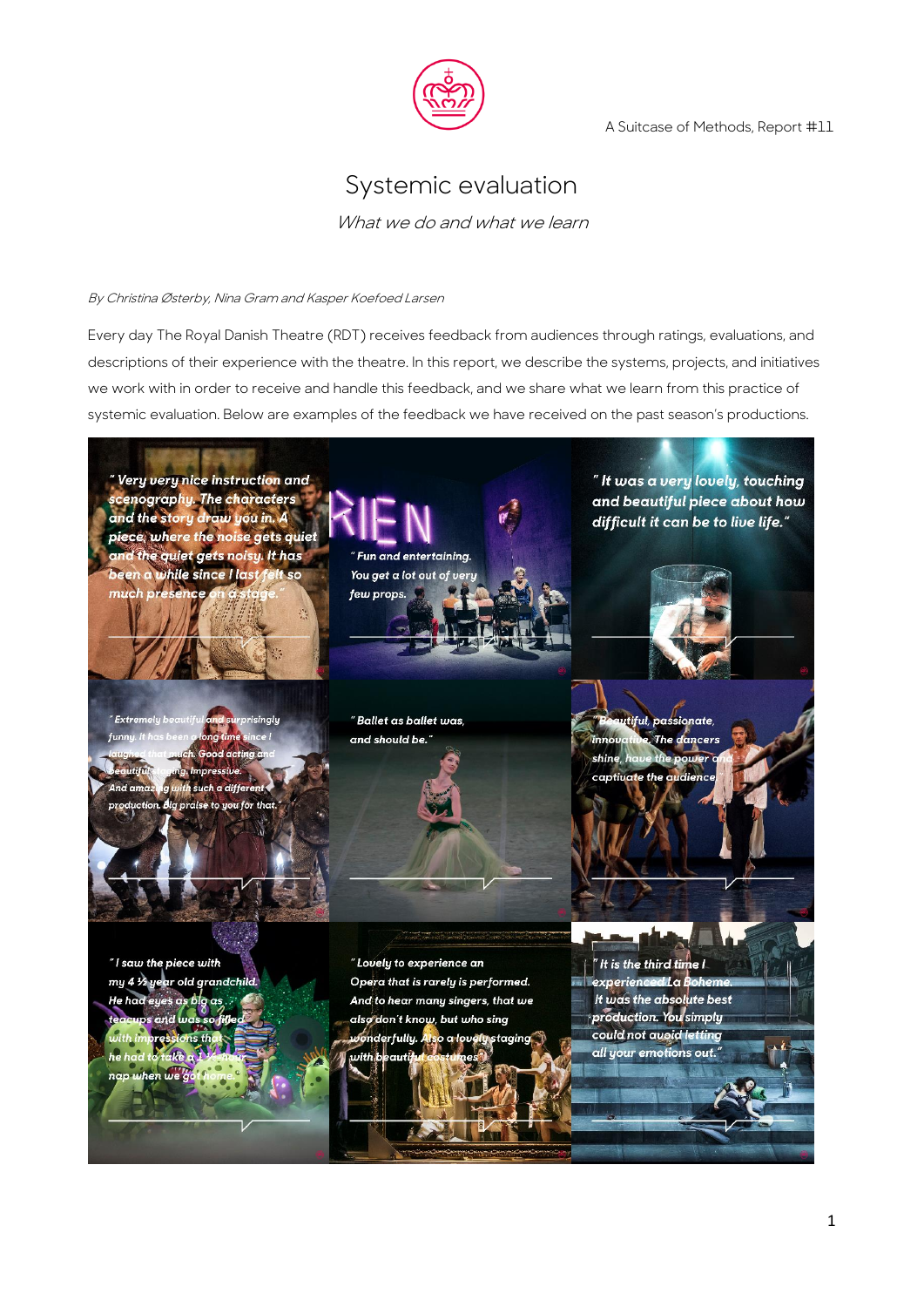

# **What do we do?**

Our primary evaluation method is our online post-performance survey, which we send out to audiences after they have experienced one of our productions. They receive a questionnaire asking them to rate, on a scale from 0 to 10, how likely they are to recommend the production and their overall theatre experience to others – a so called NPS (Net Promoter Score). When the audience rate 0-6 they are so called *detractors*, from 7-8 they are neutral, and from 9-10 they are promoters. The NPS is found by subtracting detractors from promoters. This method is popular and it is used by companies to measure and segment their customers' loyalty. The theatre's NPS ratings are collected and communicated in an evaluation report, created for each production.

After rating, the respondents are invited to leave a comment. In the survey, it says: "We want to hear your critical feedback and your suggestions, so that we can improve the overall experience with The Royal Danish Theatre".

| $P$ Edit<br>Fra 0-10, hvor 10 er det bedste, i hvor høj grad vil du anbefale helhedsoplevelsen med Det Kongelige Teater til andre?*<br>+ Move<br>$\overline{2}$<br>$\overline{4}$<br>5.<br>$\epsilon$<br>10 <sup>10</sup><br>$\overline{\mathbf{3}}$<br>$\overline{7}$<br>$\mathbf{B}$<br>$\Omega$<br>9<br><b>Copy</b><br>$\circ$<br>$\circ$<br>$\circ$<br>$\circ$<br>$\circ$<br>$\circ$<br>$\circ$<br>$\circ$<br>$\circ$<br>$\circ$<br>$\circ$<br><b>x</b> Remove<br>$E$ dit<br>Har du nogen kommentarer til os? Vi vil gerne høre din kritik og dine forslag, så vi kan forbedre helhedsoplevelsen.<br>$+$ Maye<br><b>ChCopy</b><br><b>x</b> Remove | > KGLtilfredshed | Har du nogen kommentarer til forestillingen? |  | BUILD STYLE TEST SHARE RESULTS = TOOLS = ADVANCED = |  |  |  | $F$ Edit<br><b>+Move</b><br><b>EBCopy</b><br><b>x</b> Remove | @ACCOUNT + WNEEDHELP? |  |
|-------------------------------------------------------------------------------------------------------------------------------------------------------------------------------------------------------------------------------------------------------------------------------------------------------------------------------------------------------------------------------------------------------------------------------------------------------------------------------------------------------------------------------------------------------------------------------------------------------------------------------------------------------|------------------|----------------------------------------------|--|-----------------------------------------------------|--|--|--|--------------------------------------------------------------|-----------------------|--|
|                                                                                                                                                                                                                                                                                                                                                                                                                                                                                                                                                                                                                                                       |                  |                                              |  |                                                     |  |  |  |                                                              |                       |  |
|                                                                                                                                                                                                                                                                                                                                                                                                                                                                                                                                                                                                                                                       |                  |                                              |  |                                                     |  |  |  |                                                              |                       |  |

Every comment is read through and coded using the programme NVivo. We work with five categories that reoccur in each report: The production/staging, the artists, the physical location, the service, and other. From this general divide of the comments, we ascribe the content of the comments to various themes. For instance "the players", "the houses", "customer service issues", etc. In the reports, we show an overview of the frequency of each theme, and the content of the comments is summed up in a few text pieces. The reports also show the response rate and how the responses are distributed across different customer segments.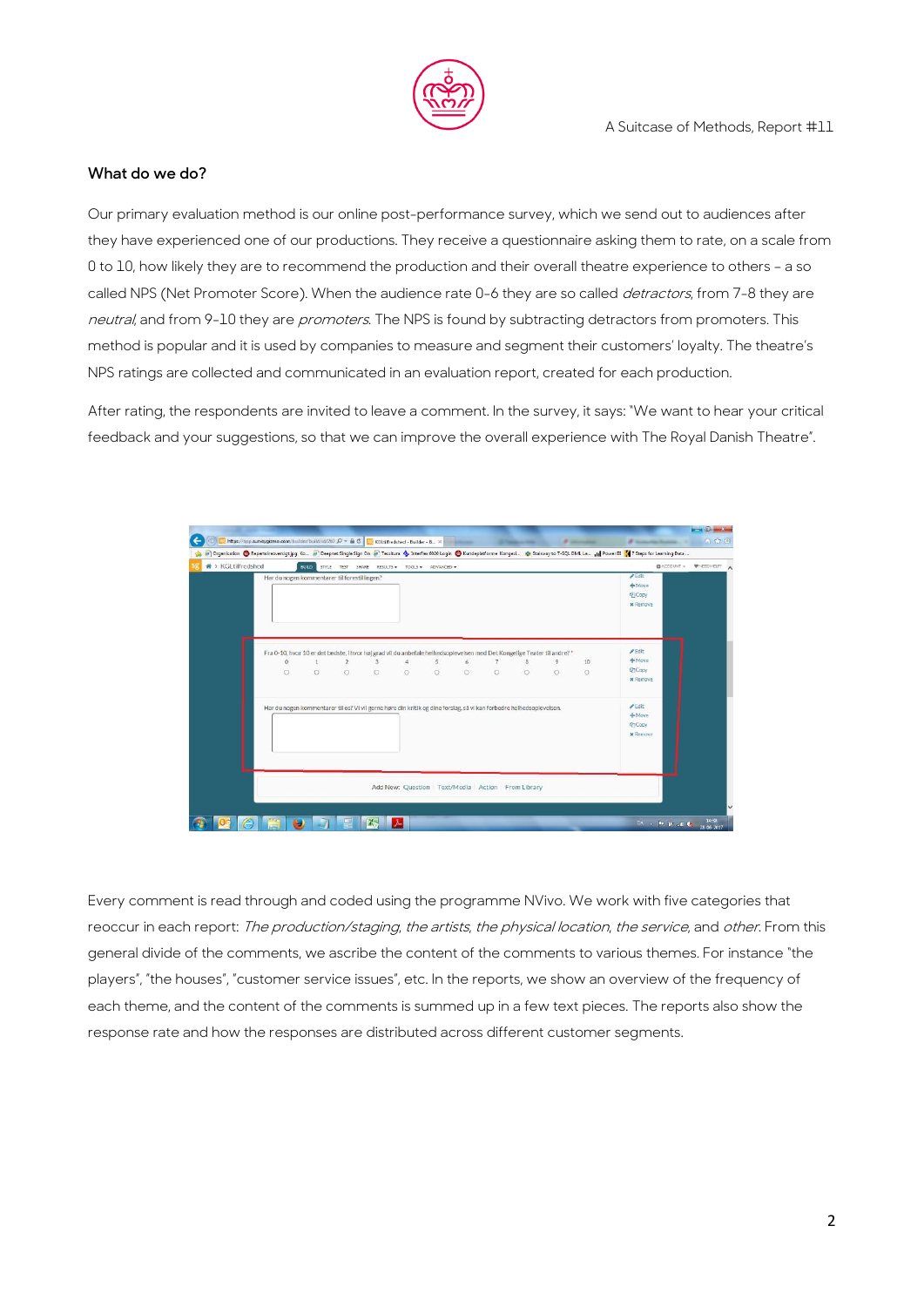

## **What do we learn from these surveys?**

As part of my research for this report, I carried out an interview with Kasper Kofoed Larsen, who codes every single comment from the respondents. I wanted to know what impressions about the audiences' experiences he was left with after reading all these comments.

The first thing he established is that our audience in general is very content and loyal towards The Royal Danish Theatre. This quote is an example taken from Balanchine's Jewels:

# It was magical and the dancing expertise of the company was amazing.

Because we get so many positive and enthusiastic replies, Kasper (after reading through more than 30,000 comments in total) sometimes almost forgets to pay attention to these and focuses primarily on the critique, complaints and suggestions. This in itself tells us that we have an invested and theatre-loving audience. Below are the most dominant insights we have gained from these surveys.

# The Net Promoter Score

**.** 

A NPS score can range from -100 to +100. The average depends on the specific field of business, but 0-50 is usually considered good and everything above that is excellent. $^{\rm l}$  The results from the past season's NPS average on the productions and especially on the overall theatre experience support our impression of a content and loyal audience. We see noteworthy differences, though, between the three art forms (play, opera, and ballet). There may be many reasons for this. It is important to be critical when working with these numbers, as they may be a result of many different factors affecting the outcome and how 'recommendable' a 'product' is, in the first place. We must for instance consider how many responses the NPS is based on, if it was an expensive or inexpensive production, if it was a classical and popular work, or a more artistically experimental production and so forth. The customer's expectations and the culture within the customer segment may also affect the outcome.

Nevertheless, the theatre's NPS average might tell us something about the nature of the three different art forms and the cultures surrounding it. The Ballet, which has the highest NPS, often has a very enthusiastic audience. They greatly appreciate the beautiful visual experience and the impressive physical talent and effort. Our feedback here is often a pile of positive adjectives. The plays, on the other hand, often present a more critical social perspective and, together with the opera, they may 'require' a bit more from the audience. If you have just watched a complex political play, which takes you days to digest, you may be more hesitant to recommend it to your family than if it was a beautiful, festive ballet.

<sup>&</sup>lt;sup>1</sup> Read more about NPS here[: https://www.netpromoter.com/know/,](https://www.netpromoter.com/know/) <https://www.npsbenchmarks.com/> and <http://www.relationwise.dk/artikler/faq/hvad-er-en-god-net-promoter-score>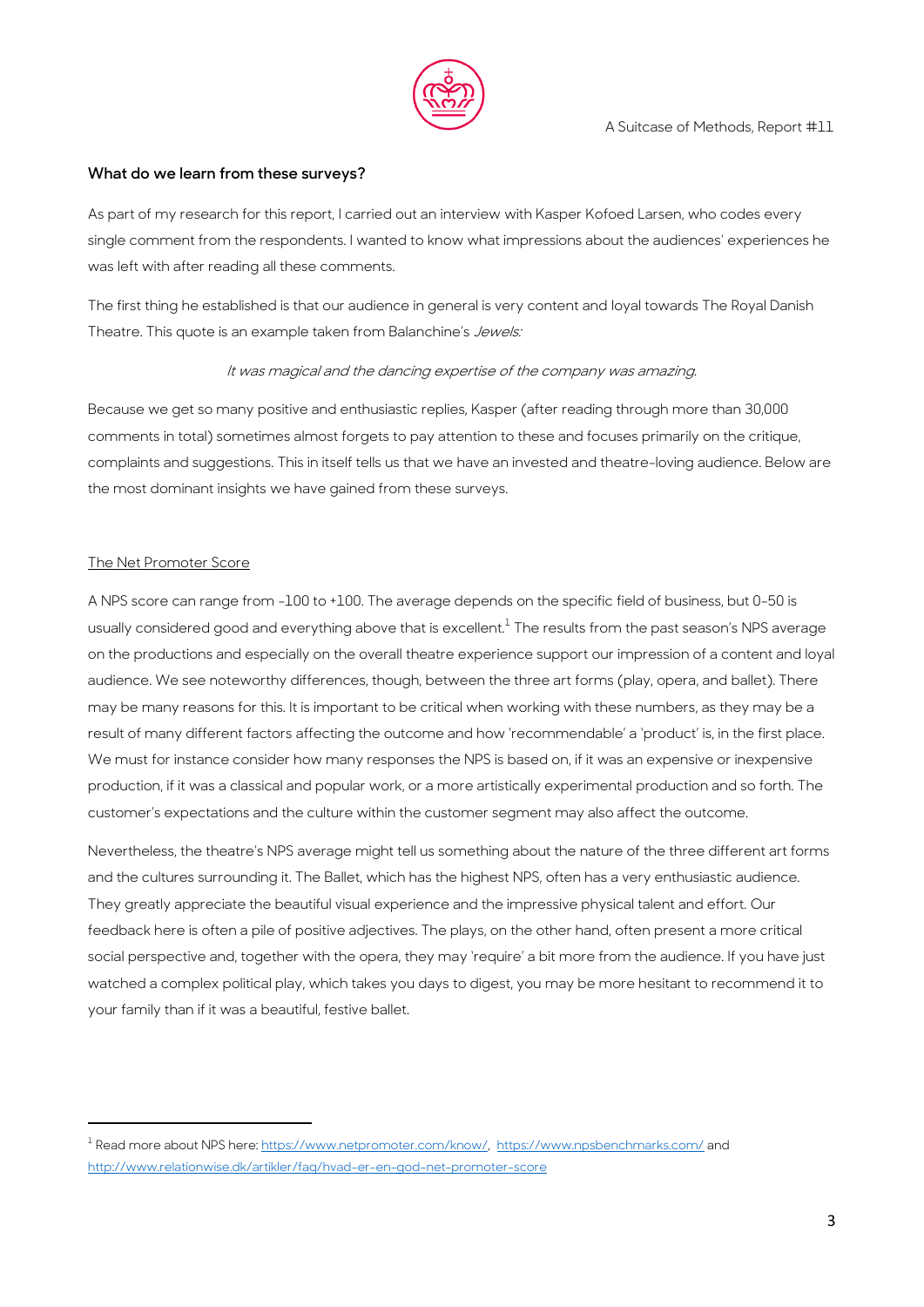

#### A Suitcase of Methods, Report #11

To further understand this NPS scoring system and get an idea of an overall average, we can look to a benchmark for other industries. On the right, we see the distribution and average NPS for 20 industries' from August 2017.<sup>2</sup> A direct comparison between for these industries and cultural organizations is a bit of a stretch and perhaps even a useless task, but the benchmark still provides a context when working with these NPS numbers. And from this perspective The Royal Danish Theatre's NPS average of 54 underlines our sense of a generally loyal and satisfied audience.

Most importantly, the NPS score can work as a tool to *measure* our own progress in order to see if for instance the overall experience with the RDT has become easier or harder to recommend.



#### The classic productions

We see in the comments that classical productions (whether it is ballet, opera or plays) seem to cause many emotional reactions from the audience, both positive and negative. Many of them want to relive previous experiences with a production and therefore prefer original staging of the classics. On the other hand, we see a group of audiences, who appreciate new interpretations, where the story and the setting is clearly related to our world today and our everyday lives.

#### Art and artists in focus

1

When coding the comments and distributing them to different categories we see that there are often a lot of (positive) comments about the artists. Many respondents refer to artists by using their first name, and even somewhat unknown artists, seem to hold a star status to our audience. They are preoccupied with the cast, and it is important to them who is dancing, singing, or playing the large parts this particular evening.

Not surprisingly, we also see many comments about the staging. The scenography, costumes, lights etc. affect people's experience to a great extent.





*Figure: Comment categories, Macbeth*

<sup>&</sup>lt;sup>2</sup> [https://temkingroup.com/wp-content/uploads/2017/10/1710\\_NPSIndustryRanges.png](https://temkingroup.com/wp-content/uploads/2017/10/1710_NPSIndustryRanges.png)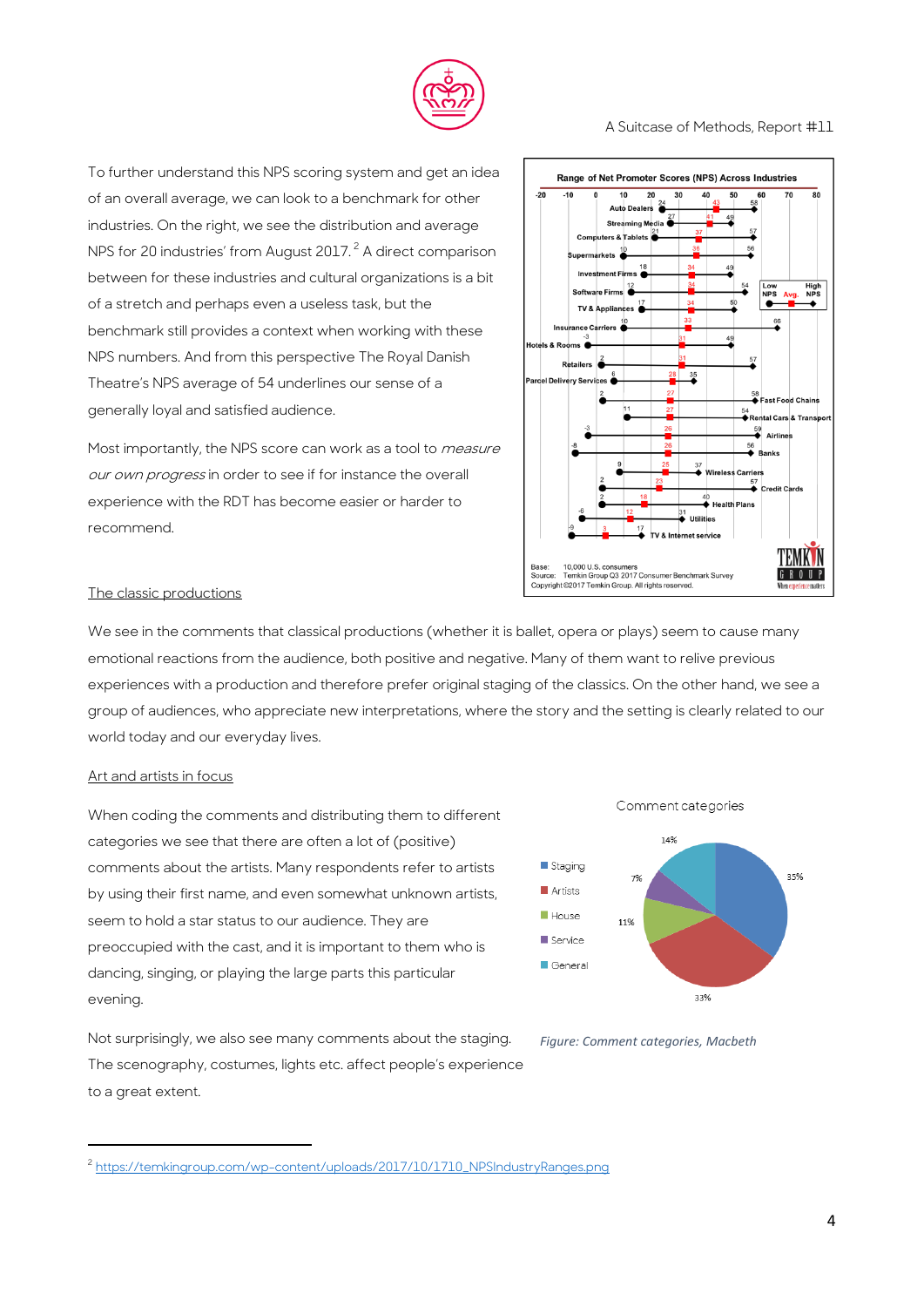

## The importance of the physical surroundings

The venue and the physical surroundings in general also seem to be important to our audience. We often get comments about the magical atmosphere of the Old Stage, but we also hear that the building appears somewhat worn down, and the lighting in The Playhouse is too dark. However, there seems to be a tendency that a great art experience 'softens' the evaluation of the rest of the elements of the evening. If the experience with the production is satisfactory, problems (or discontent) with other factors seem to fade and be less important.<sup>3</sup>

## Customer service

The evaluations also give us feedback regarding the service and the staff in the foyer and the ticket office. We very often hear that the staff is helpful and welcoming, but we also see approximately 350 comments (out of a current season total on 24.000) about the lines for the bars being too long.

## Feedback for the feedbackers

Some respondents have described a need to see that their feedback and comments are being heard and taken seriously by the theatre. It has become clear to us, that when we ask people to engage with us, we need to make sure that the respondents know that their contribution is valuable to the theatre, and that they know how the feedback is treated in the organization. At the moment we are considering creating a seasonal newsletter to our respondents describing the changes their comments have contributed to. For instance, deciding to open the café in the foyer of the Opera during the summer.

#### Improvements

1

Aside from the respondent's critique and suggestions, we also use the evaluations to detect improvements. For instance, when we launched a new website a couple of years ago we received many critical remarks saying that it was difficult to figure out. We made various improvements and over time the audience got familiar with the site, and now we very rarely get comments on this, and approximately 80% of our ticket purchases happen online.

Another focus area is the information about the productions. The respondents have requested a lot more information, and we have tried to accede to this by writing more on our website and by doing small introductory videos where the artistic directors introduce the productions. The videos are distributed on the theatre's website

<sup>&</sup>lt;sup>3</sup> It is worth mentioning that we specifically ask about the overall experience in the survey. This may explain some of the comments of this subject. Another explanation could be that some people find it easier to give responds about to the surroundings and thus about the facts than about the elusive art experience.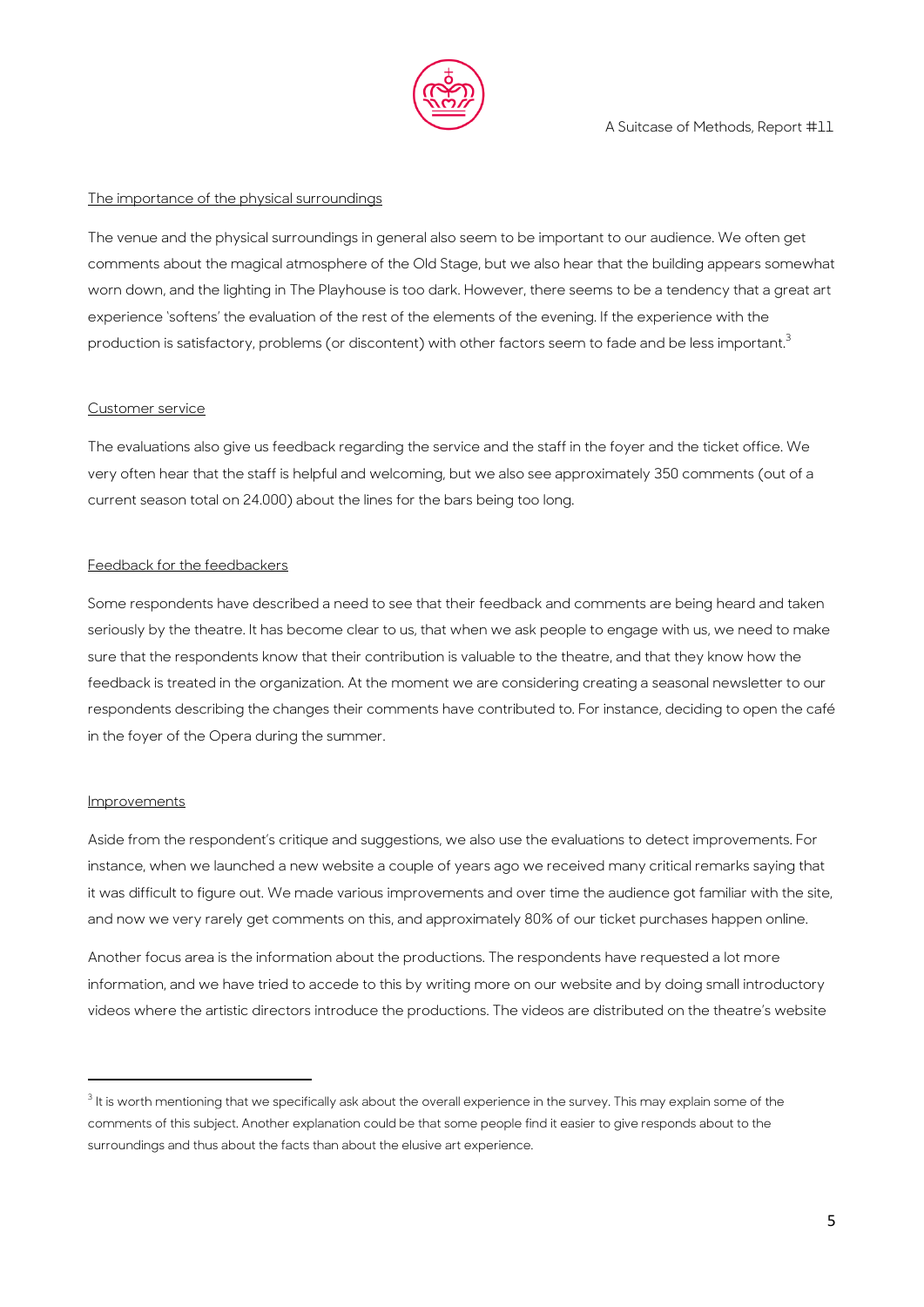

and Facebook page. After taking these initiatives, we see fewer complaints on the lack of information. However, it is still an area in need of further improvement, and we are contemplating other additional information initiatives.

# **The potential of the evaluations**

As described above, the online evaluations provide us with knowledge about how content the audience is with a specific production and with the overall experience. Furthermore, the evaluations can give us a sense of how new initiatives are being received by the audience. For instance, we got immediate reactions in the comments (positive and negative) when we changed the start time for plays in the Playhouse from 8 pm to 7.30 pm. Also, the evaluations give us a sense of the audiences' expectations of the different productions. These are not communicated directly in the comments, but from the rating and the comments we can sometimes get an idea of what this particular audience member sought to get out of his or her theatre visit.

I would have liked to have been even more emotionally shaken up. It wasn't difficult to me to choose [when I had to decide if the defendant should be convicted]. It would have been a greater experience, if I was more in doubt. But it was a good experience with great actors.

The example is taken from the play *Terror*, and it gives us insight into a particular expectation of the production. This respondent wanted the participation to involve or cause a greater emotional reaction, and he associates this reaction with the intensity and quality of his experience.

# **Qualitative, exploratory surveys – the work of the Suitcase**

In addition to this (primarily quantitative) NPS-survey and as part of the theatre's systemic evaluation we have the work within the project A Suitcase of Methods. This project's exploratory surveys contribute with a purely qualitative (methodologically focused) perspective on the audience's experience with performance art.

As part of this experimental focus, we wanted to try a different setup on the online evaluations. We therefore carried out an online survey, where we only asked the audience ONE question: "Where in your body would you place your experience with the production?". We did this in a split test format, where 50% of the audience received our regular survey and the other half received the "where in your body" survey. When summing up our learnings from this survey we saw that asking a different question gave us new insight into the audience experiences and knowledge about the effect and importance of the questions we ask. We saw that the three different productions and art forms (play: Terror, ballet:

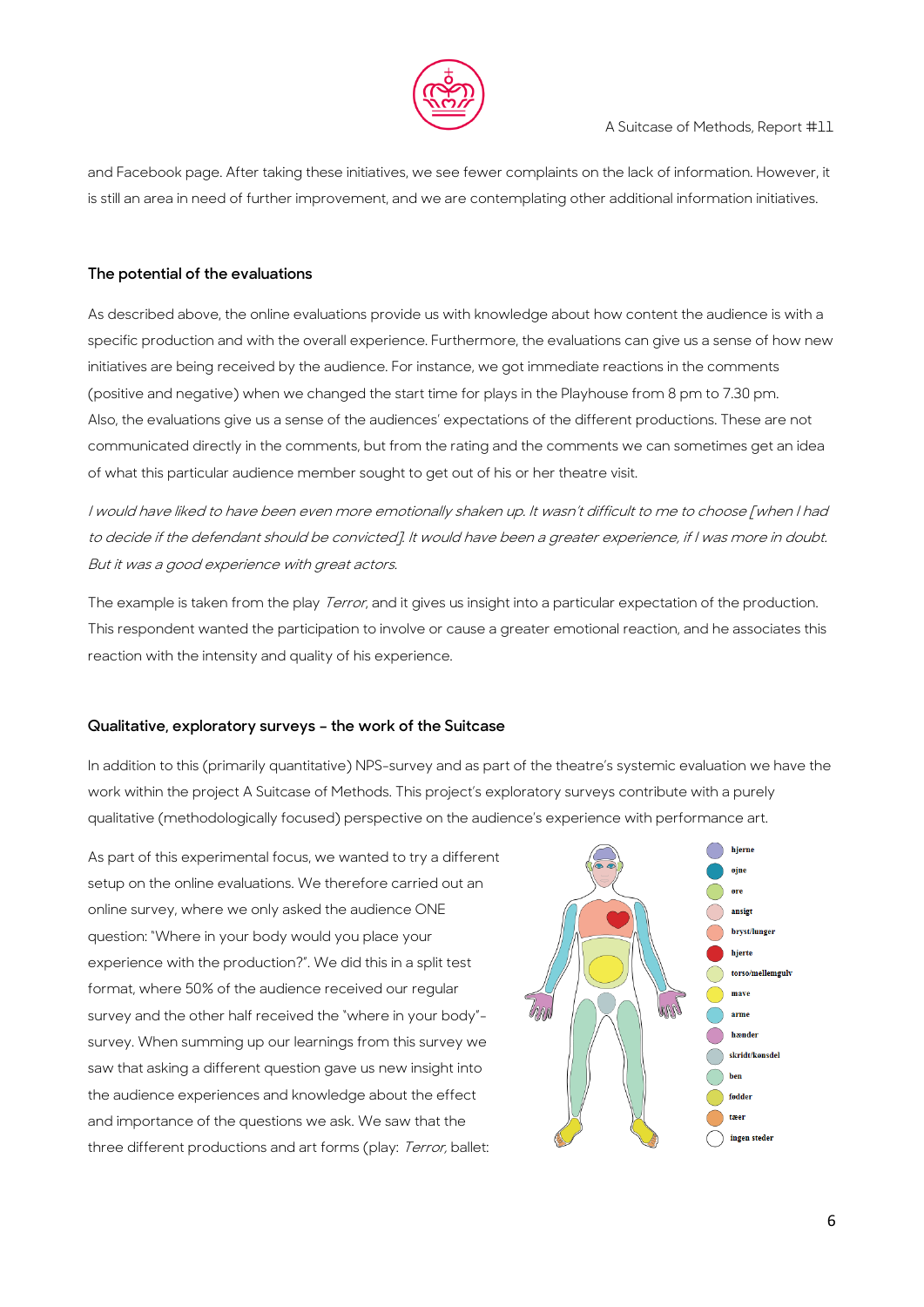

Jewels, opera: Il viaggio a Reims) spoke to very different body parts in the audience. The complex ethical dilemma presented in *Terror* primarily spoke to people's minds for instance.

Furthermore, the comments from this survey were more personal and elaborated than in our traditional survey. It seems that the 'body' question encouraged people to reflect in a deeper and more personal way on their experience and on how the theatre affects them.

Our work with the "Where in your body"-project is done in collaboration with Matthew Reason, Professor of Theatre and Performance, York St John University. You can find the complete report and see the results from the chosen body parts [here.](https://asuitcaseofmethods.files.wordpress.com/2017/07/report-10.pdf)

## **What we learned from our conversations with the audience**

Over the past two years we have worked in A Suitcase of Methods to test how the *physical environment*, the relation between interviewer and audience, the time of the conversation, and the interview questions all affect the conversations we have with the audience and thus affect the knowledge we receive from these conversations. This qualitative work doesn't give us with an overview of how a production is received. Instead, the conversations offer details about how the theatre or a specific production plays into the life world of the audience. Here are some of the specific insights we have gained from our studies:<sup>4</sup>

## Access to the work in progress

By working with open rehearsals, we have learned that the audience really appreciate getting access to the unfinished imperfect work-in-progress. During open rehearsals, audiences learn a great deal about the craft of the different art forms, and about the process of working towards a premiere.

# - The need for post-performance conversation

We have learned that the audience appreciates a facilitated space for conversation. This is more prevalent with very complex or sad plays, than with the more visually aesthetic operas or ballets.

# - Sharing the experience with friends and family

We often hear stories about families or groups of friends who have a tradition of going to the theatre together. We also hear that it enhances and often improves the experience when you are able to share it and talk about it with someone close to you.

#### - The aesthetically driven or fact oriented audience

Not surprisingly, we see audiences responding differently to various effects and elements of a production. Some of our informants react immediately and emotionally to aesthetic, audiovisual stimuli. They will

**.** 

<sup>&</sup>lt;sup>4</sup> Read more about our various studies and reflections [here.](https://asuitcaseofmethods.com/reports-and-publications/)